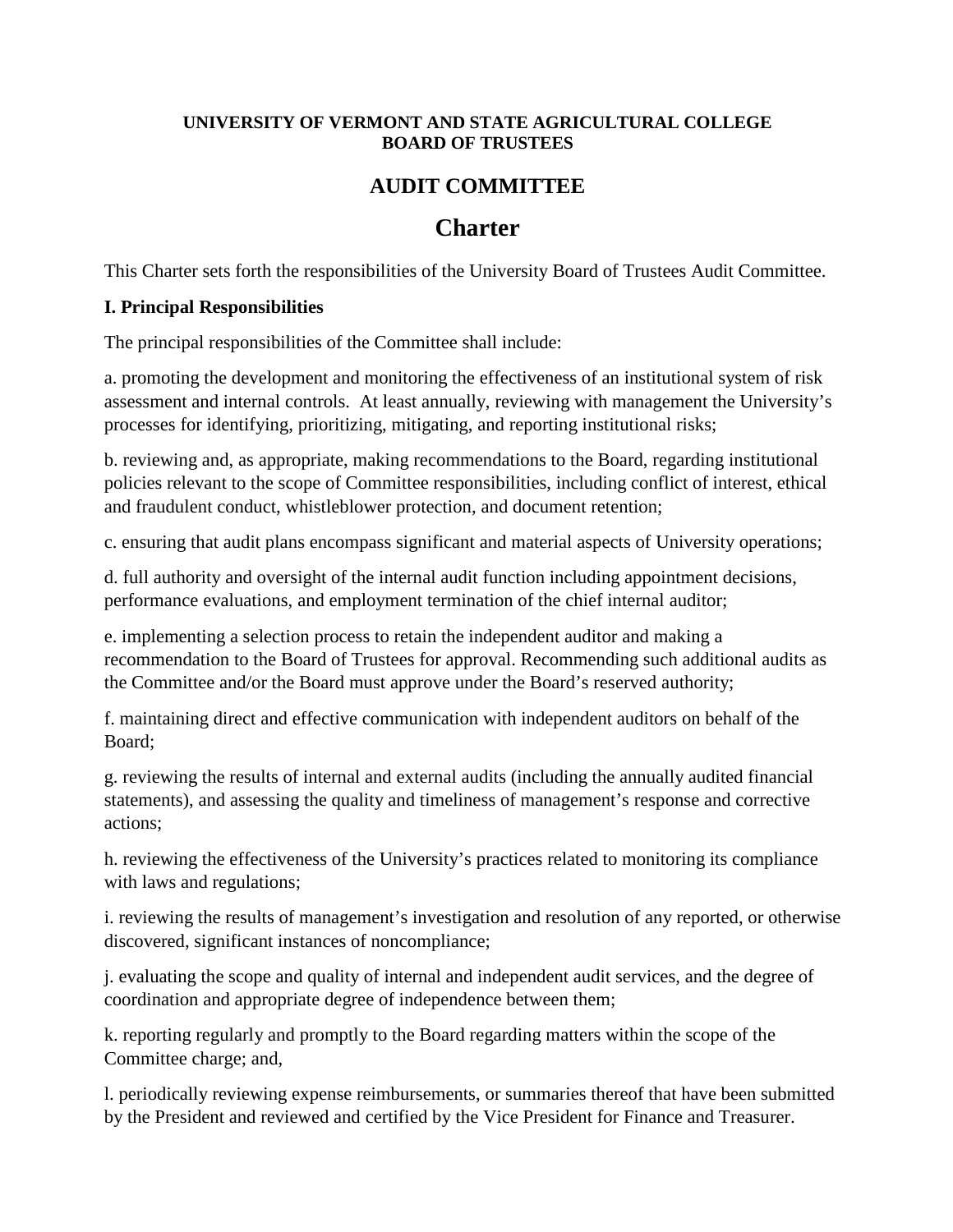## **II. Membership**

The University of Vermont Board of Trustees shall annually appoint at least 5 of its members to the Committee. Its members shall be independent of management and the University including its component units and affiliated organizations. For the purposes of this charter, "independence" is defined as rendering a Trustee ineligible for Committee service if he or she (1) is employed by the University; (2) is a partner or employee of a firm retained to conduct an audit of the University; (3) held such University employment or audit engagement at any time during the previous three years; or (4) is receiving consulting, advisory, or other compensatory fees for services provided to the University. Members of the Investment Subcommittee are eligible for appointment to the Audit Committee, but no such member may serve as its Chair or Vice Chair. The University President is ineligible for service as a member, ex officio or otherwise, of the Audit Committee, as a University official and employee.

Committee members shall otherwise be subject to the Conflicts of Interest Policy in the conduct of their work.

Members of the Committee shall receive orientation appropriate to their Committee membership. All members should have a general understanding of general accounting, business and finance principles, including the ability to read and understand institutional financial statements, whether gained preceding service on this Board of Trustees or during Committee orientation. At least one member of the Committee should possess accounting or financial expertise.

## **III. Authority**

The Committee is authorized to investigate any matter within the scope of its Charter, with full and direct access to all pertinent University records, personnel, independent auditors and consultants.

### **IV. Adoption of Charter**

This Charter shall be effective as of the date of its approval by the Board. The Committee will annually review the Charter and recommend to the Board revisions thereto, in view of evolving accounting standards, legal developments and experience gained.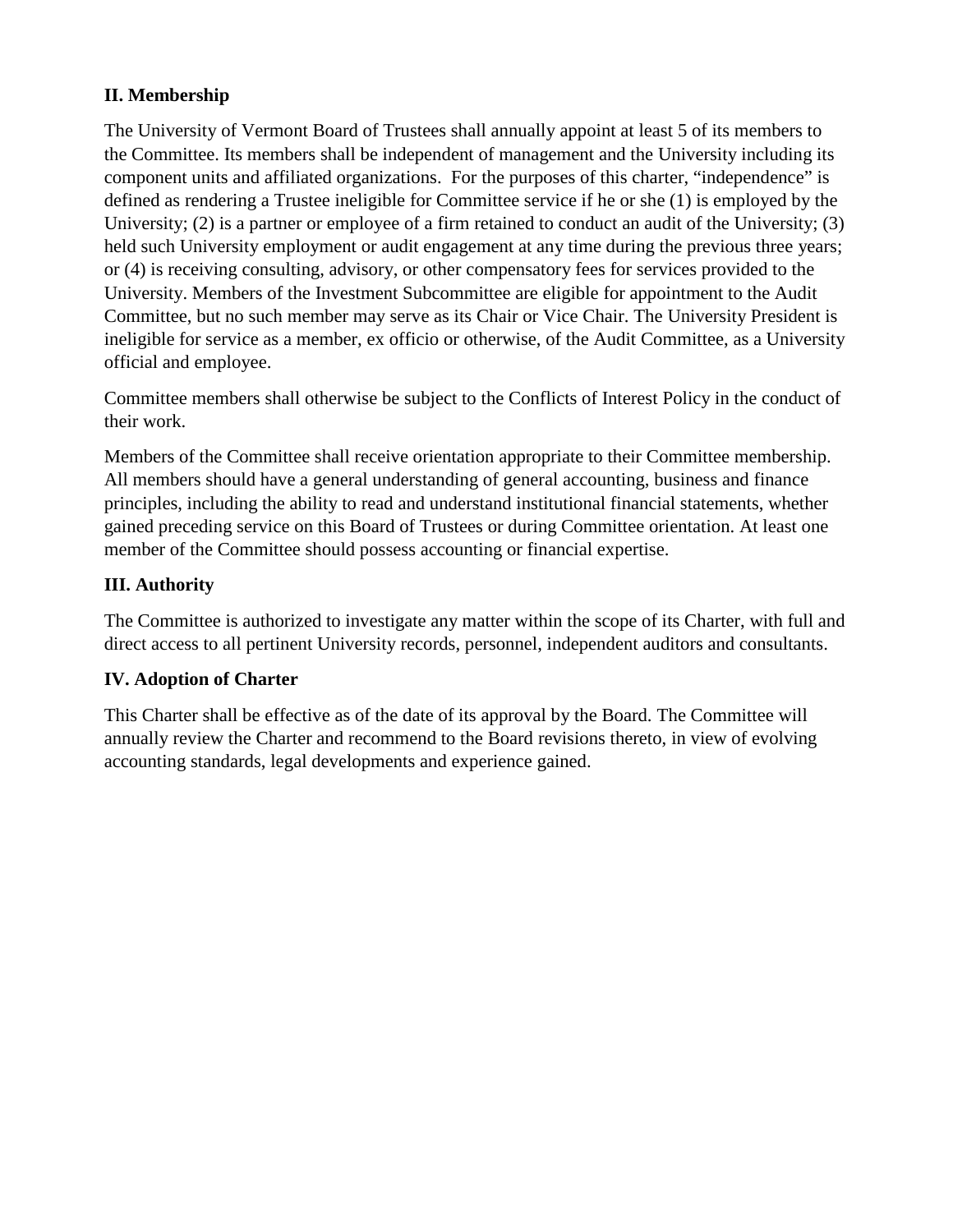#### **Audit Committee Guidelines**

These Guidelines serve as an operational supplement to the Audit Committee Charter. They are intended to reflect generally accepted accounting industry standards and practices applicable to non-profit corporations and higher education institutions.

The Guidelines shall be reviewed annually by management, and management shall report annually to the Committee regarding the status of the Guidelines. The Committee shall make revisions to the Guidelines as necessary or appropriate in view of evolving accounting standards and practices, legal developments and experience gained.

### **I. Retention of the Independent Audit Firm**

a. The Committee shall annually authorize and direct the Committee Chair to retain the independent audit firm to conduct the mandatory annual audit of the financial statements and/or compliance audits. In conjunction with such retention, the Committee will assess the independence and objectivity of the firm by obtaining statements from the firm on relationships between the firm and the University. The Committee will review and assess any relationships disclosed that may impact auditor objectivity and independence.

b. The Committee shall solicit requests for proposals relative to the mandatory annual audit of the financial statements and/or compliance audits from qualified independent audit firms no less than once every five years.

c. The Committee shall ensure the proper rotation of the lead audit partner, in accordance with standards of the profession.

### **II. Retention of Other Audit Services**

a. The independent audit firm retained to conduct the mandatory annual audit of the financial statements and/or compliance audits generally shall not be eligible for University engagements to perform non-audit services that would violate the U.S. Government Accountability Office Independence Standard. If, due to extenuating circumstances, and in the exercise of its reasonable discretion, management deems it to be in the best interests of the University to retain the independent audit firm for non-audit services, the proposed retention is subject to review and action by the Committee where the retention will result in fees of \$25,000 or more.

b. Contracts for non-audit services with independent audit firms not already retained by the University to conduct the mandatory annual audit of the financial statements and/or compliance audits are subject to review and recommendation by the Committee and subsequent Board consideration and action when such retentions will result in fees of \$ 250,000 or more.

### **III. Oversight of Audits**

The Committee will, no less than once annually, and otherwise periodically as necessary or desirable:

a. review annual audit plans developed by the Office of Audit Services, and receive regular progress reports relative to such plans;

b. review audit plans developed in consultation with independent audit firms, including (i) the critical accounting policies and practices to be used; (ii) all alternative treatments of financial information discussed with management, ramifications of alternative treatment and the treatment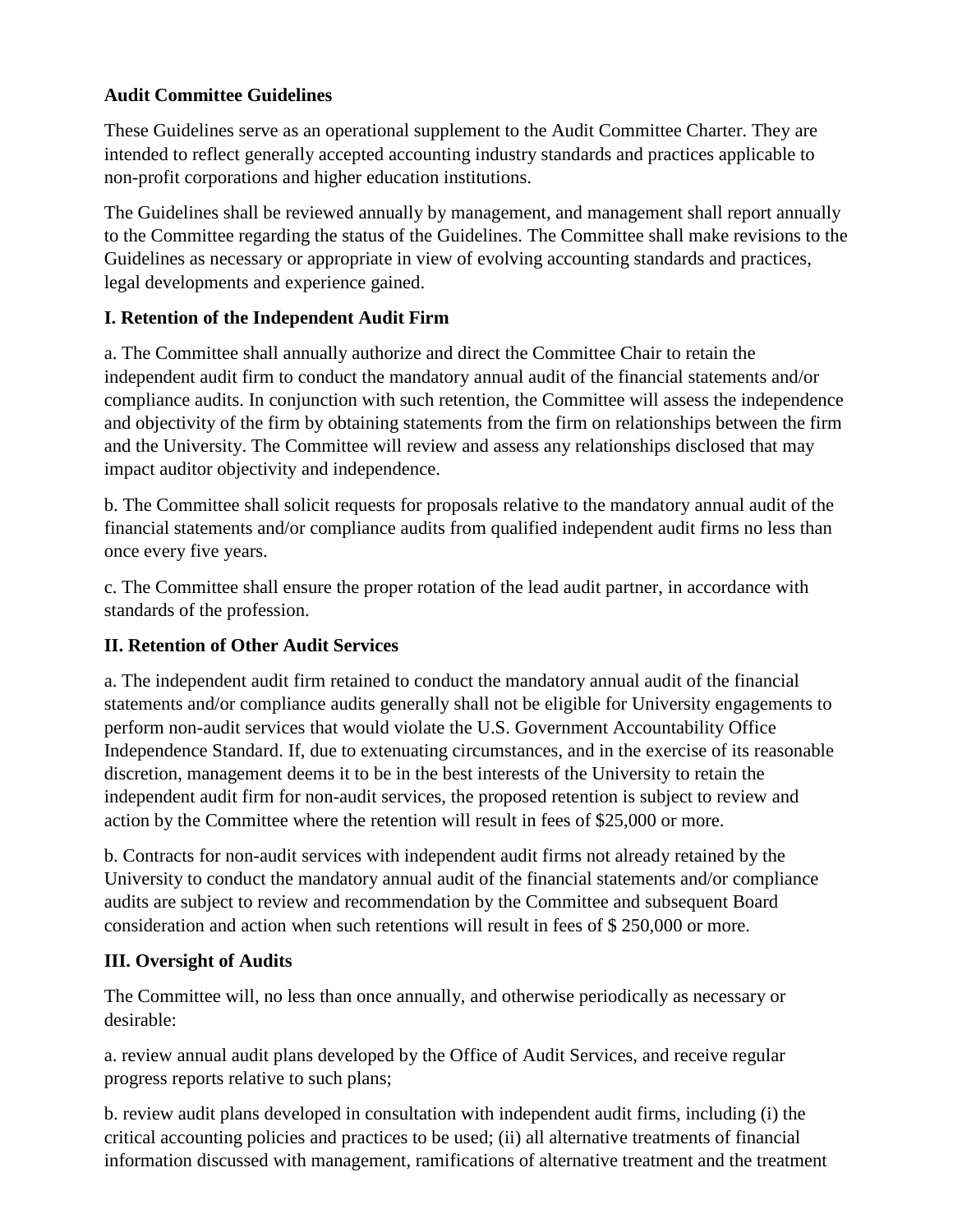preferred by the firm; (iii) other material communications between the firm and management; and (iv) required communications from the firm under Auditing Standards AU-C Section 250;

c. subject to subsequent Board consideration and action, review and accept the mandatory annual audit of the financial statements. Review the Uniform Guidance audit, and the financial agreed upon procedures report of institutional National Collegiate Athletic Association programs;

d. resolve disagreements between management and the independent audit firm regarding financial reporting;

e. review the independent audit firm management letter comments regarding institutional financial and information technology and security internal controls, accounting policies and procedures, and management's response to those comments;

f. review with management and the independent audit firm their respective judgments about the quality of University accounting principles; the consistency, and the degree of aggressiveness or conservatism, in the application of accounting principles; the reasonableness of significant accounting judgments; and the clarity and completeness of the financial statements and related disclosures;

g. confirm with management that the annual financial statements disclose all material off-balance sheet transactions, arrangements, obligations, and other relationships of the University with unconsolidated entities or other persons that may have a material current or future effect on institutional financial condition, and the results of operations, liquidity, capital expenditures, capital resources, or significant components of revenues or expenses;

h. receive reports from management, the Office of Audit Services and the independent audit firm, regarding new and significant accounting standards to understand their impact on institutional financial statements;

i. receive reports from the Office of Audit Services regarding any findings of fraud which, in single incident or aggregate, results in an institutional uninsured or insured loss in excess of \$10,000, or potentially significant reputational damage to the university;

j. review the organizational structure, qualifications, independence, scope of services inclusive of office charter, and adequacy of resources of the University's Office of Audit Services;

k. annually review the appointment, evaluate the performance and set the salary of the chief internal auditor;

l. identify and document specific administrative responsibilities relevant to the routine operations of the office of chief internal auditor that are assigned to the President;

m. ensure that regular quality assessment reviews of the internal audit operations are performed in accordance with Institute of Internal Auditors standards; and,

n. meet separately with both the internal and external auditors without management representatives present subject to the requirement of the Vermont open meeting laws.

### **IV. Internal Controls**

The University's executive management and the Board of Trustees Audit Committee have adopted the Committee of Sponsoring Organizations (COSO) Internal Control – Integrated Framework to help assess and enhance its internal control systems.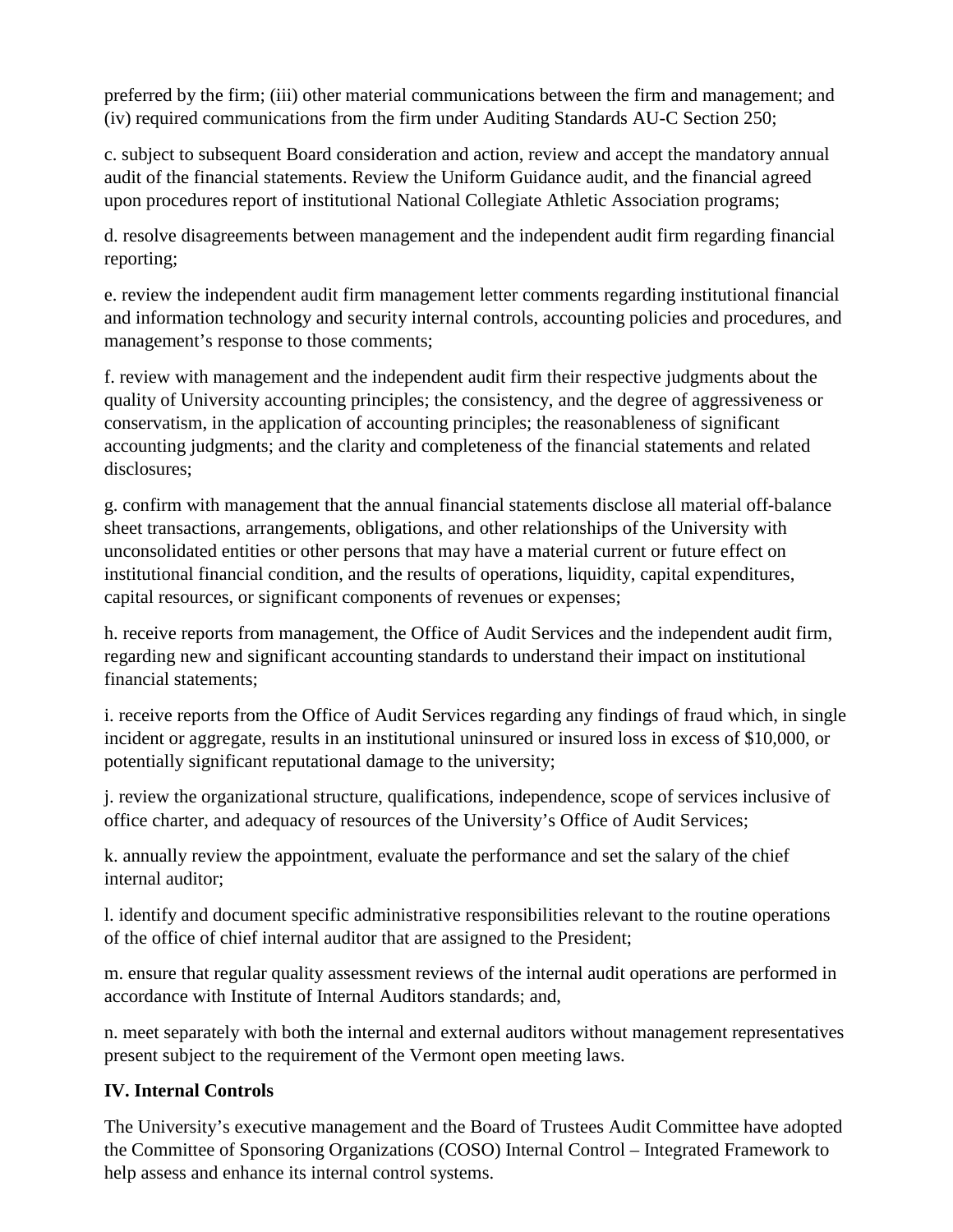#### a. Certifications

i. The Committee will receive periodic reports from management on representations it is rendering in conjunction with mandatory annual audit of the financial statements and/or compliance audits as well as significant and material debt financing, such as issuance of bonds.

ii. Without limitation on IV.a(i), the Committee will receive from the Chief Financial Officer (CFO) a record of certification along with the annual financial statement report that:

- a. The CFO has approved the financial statements,
- b. Based on the CFO's knowledge, the report does not contain any material errors or omissions,

c. Based on the CFO's knowledge, the financial statements materially present the financial condition and result of operations,

d. The CFO is responsible for establishing and maintaining a system of internal controls over financial reporting, and that,

e. The CFO has disclosed to the auditors and the Audit Committee all significant internal control deficiencies and changes that could materially affect financial data.

b. Policy Review.

The Committee will receive for its review and comment and, if necessary, its recommendation to the Board, institutional policies relevant to its scope of work, including conflict of interest, ethical and fraudulent conduct, whistleblower protection, and documents retention.

c. Required Disclosures and Compliance Monitoring.

The Committee shall oversee compliance with the Board Reserved Rights and Delegated Authority resolution. Violations of the Board Reserved Rights and Delegated Authority resolution identified by management or the internal audit office shall be reported to the Committee.

d. Confidential Reporting.

The committee will ensure that the University has a mechanism that permits confidential communications from employees and others regarding potential financial or accounting improprieties or nonfeasance.

### **V. Enterprise Risk Management**

a. Oversee management's enterprise risk management process on behalf of the Board.

b. Receive periodic updates on management's process to identify, prioritize, mitigate, and report institutional risks including the process to map risks to relevant Board Committees.

### **VI. Compliance and Privacy**

a. Review with the Office of Compliance and Privacy Services, and management the effectiveness of the University's practices related to monitoring compliance with laws and regulations;

b. Review with the Office of Compliance and Privacy Services and management, findings of internal compliance auditing and monitoring activities;